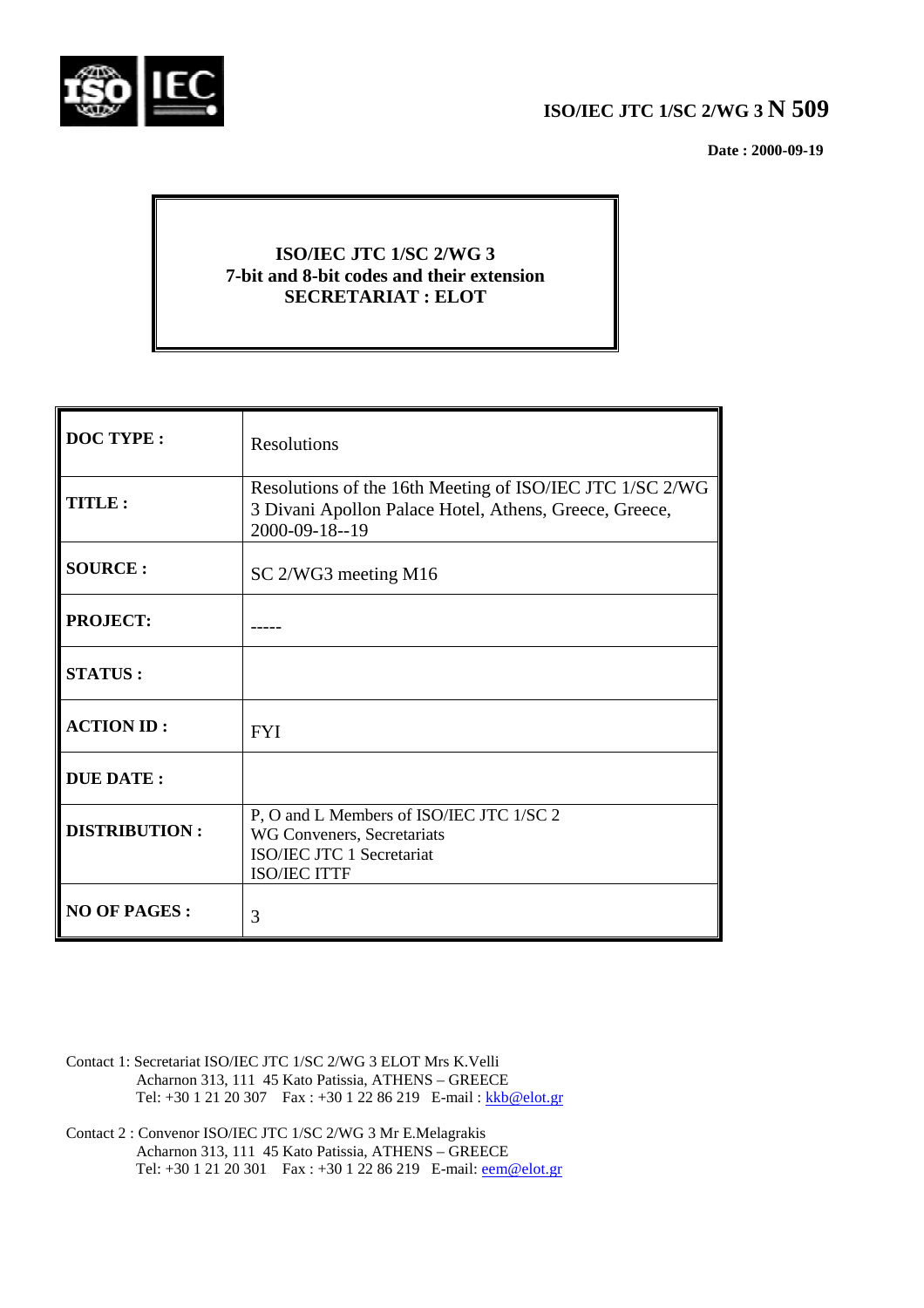The following national bodies were present during the adoption of the following resolutions: Canada, Finland, Greece, Germany, Ireland, Japan, Netherlands, Norway, Poland, Sweden. Thailand and USA.

## **Resolution M16-1: Transfer of OCR projects to SC31**

With reference to documents SC2 N3433, and WG3 N504, WG3 requests SC2 to approve and forward to JTC1 the request to transfer to JTC1/SC31 the responsibility for the following standards:

ISO 1073-Alphanumeric character sets for optical recognition (Part 1 - OCR-A, Part 2 - OCR-B)

ISO 1831-Printing Specifications for Optical Character Recognition

Further, as background information, SC2 is requested to transmit the text in WG3 N504 (with minor editorial changes, minus the last paragraph) to SC31.

SC2/WG3 recommends to SC2 to request that SC31 consider ISO/IEC.10646 if the above standards are revised, and while addressing the Cultural Adaptability requirements on JTC1 standards.

#### **Resolution M16-2: CD for 2375 revision**

#### **Unanimous**

With reference to document SC2 N3409, WG3 accepts documents WG3 N496, N498, N499 and N511 as the disposition of comments, and instructs its editor to prepare the text for second CD2375, based also on documents WG3 N497, N498 and N511, and forward it to the SC2 secretariat for further processing. The revised project schedule is -- FCD 2001-05, FDIS 2001-09 and IS 2002-01.

#### **Resolution M16-3: FCD for 6937 revision**

#### **Germany Abstains; Ireland, Sweden and Finland - Negative; Norway, Canada, Japan, Greece, Poland, USA, Netherlands, Thailand - Positive**

With reference to document SC2 N3474, WG3 instructs its editors to prepare a revised disposition of comments and text for FDIS 6937, and forward these documents to the SC2 secretariat for further processing. The revised project schedule is -- FDIS 2000-11, IS 2001-03.

#### **Resolution M16-4: FCD for 8859-7 revision**

**USA and Canada - Negative** With reference to document SC2 N3382, WG3 accepts the disposition of comments in document WG3 N501 subject to the final disposition on the Greek Question Mark to be discussed by the editor. WG3 further instructs its editor to prepare the final disposition of comments and the text for FDIS 8859-7, and forward these documents to the SC2 secretariat for further processing. The revised project schedule is -- FDIS 2000-11, IS 2001-03.

#### **Resolution M16-5: FCD for 8859-11**

With reference to document SC2 N3383, WG3 instructs its editors to prepare a revised disposition of comments based on document WG3 N502, with the following changes:

- 1. The glyph change requested in Thai comment for Table 2 should be for position 14/15 and not 15/15.
- 2. Add a reference to the relevant Thai Standards document where details of usage of combining characters for Thai are to be found.
- 3. Remove the proposal for an Annex under item 5, replacing it with any annotations to Thai characters that are accepted by WG2 to be included in 10646-1 during its meeting in Athens this week.

WG3 further instructs its editors to prepare the text for FDIS 8859-11, based on the final disposition of comments, and forward these documents to the SC2 secretariat for further processing. The revised project schedule is -- FDIS 2000-11, IS 2001-03.

# **Negative - USA**

# **Unanimous**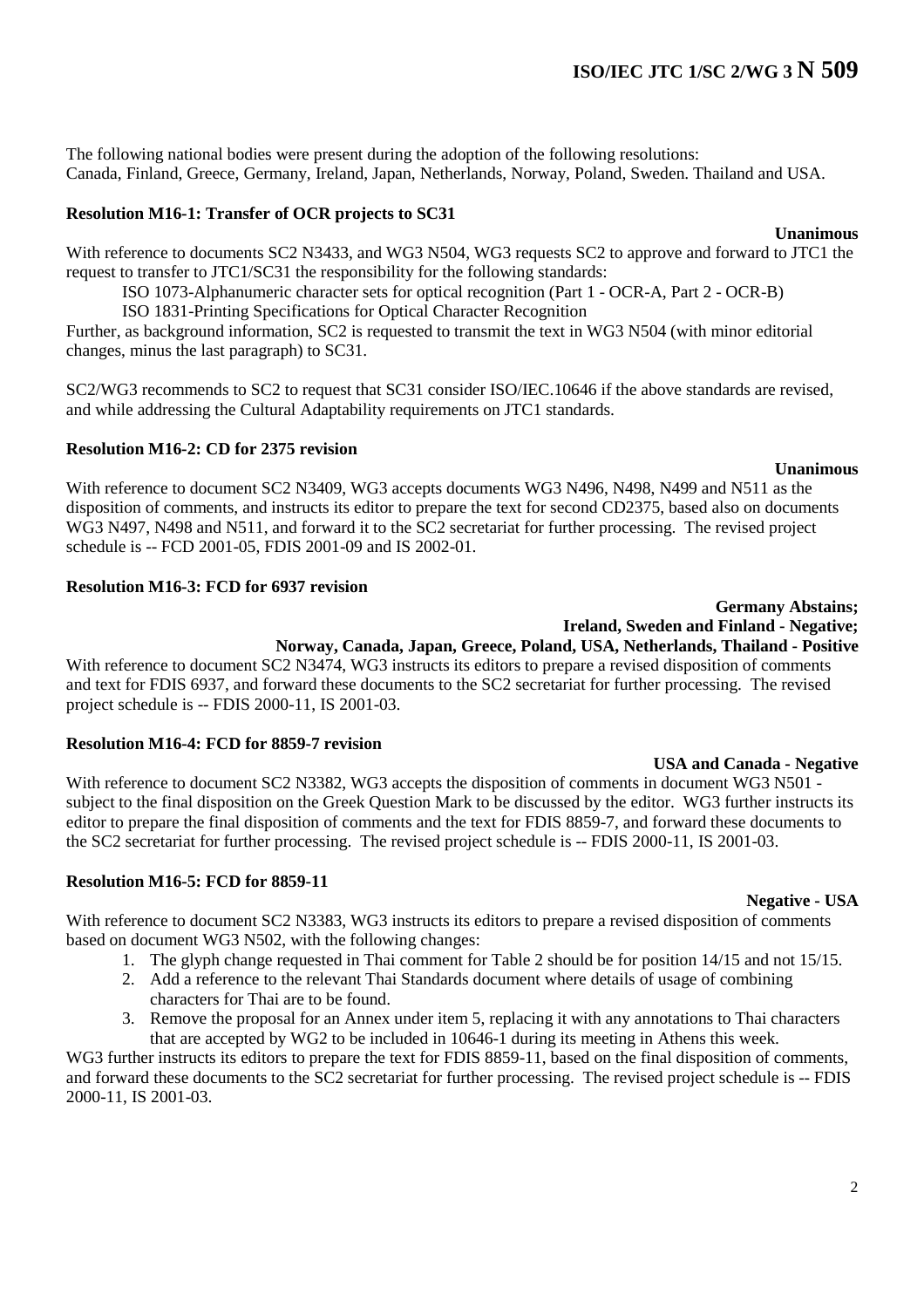# **ISO/IEC JTC 1/SC 2/WG 3 N 509**

## **Resolution M16-6: FCD for 8859-16**

With reference to document SC2 N3419, WG3 accepts document WG3 N508 as the disposition of comments, and instructs its editor to prepare the text for FDIS 8859-16, and forward these documents to the SC2 secretariat for further processing. The revised project schedule is -- FDIS 2000-11, IS 2001-03.

#### **Resolution M16-7: 10367 - Technical Corrigendum**

With reference to document WG3 N494, WG3 accepts the proposed text for Technical Corrigendum to ISO/IEC 10367, and instructs its editor to forward it to the SC2 secretariat for further processing. The revised project schedule is -- DCOR 2000-10, COR 2001-03.

#### **Resolution M16-8: Style sheets for preparing parts of 8859**

With reference to document WG3 N505, WG3 requests SC2 to seek an exception from the present drafting rules for preparation of standards from ITTF, in the preparation of the final texts of 8859-7 (revision), 8859-11 (new) and 8859-16 (new). This is towards maintaining a consistent appearance among all the parts of 8859.

#### **Resolution M16-9: Editorial Corrigendum to common text of 8859 parts**

**USA Abstains** With reference to document WG3 N510, WG3 accepts the proposal for editorial corrigendum to the common text of different parts of 8859, and instructs its convener in consultation with the editors to prepare the appropriate corrigendum text and forward it to the SC2 secretariat for further processing.

#### **Resolution M 16-10 Appreciation to host**

WG 3 expresses its sincere appreciation to the Greek National Body (ELOT) for hosting the 16th meeting of WG 3. Also, WG 3 expresses its appreciation to Mr. Melagrakis and the ELOT staff for their excellent assistance.

### **Negative - Netherlands, Sweden and USA**

# **USA Abstains**

## **By Acclamation**

# **USA Abstains**